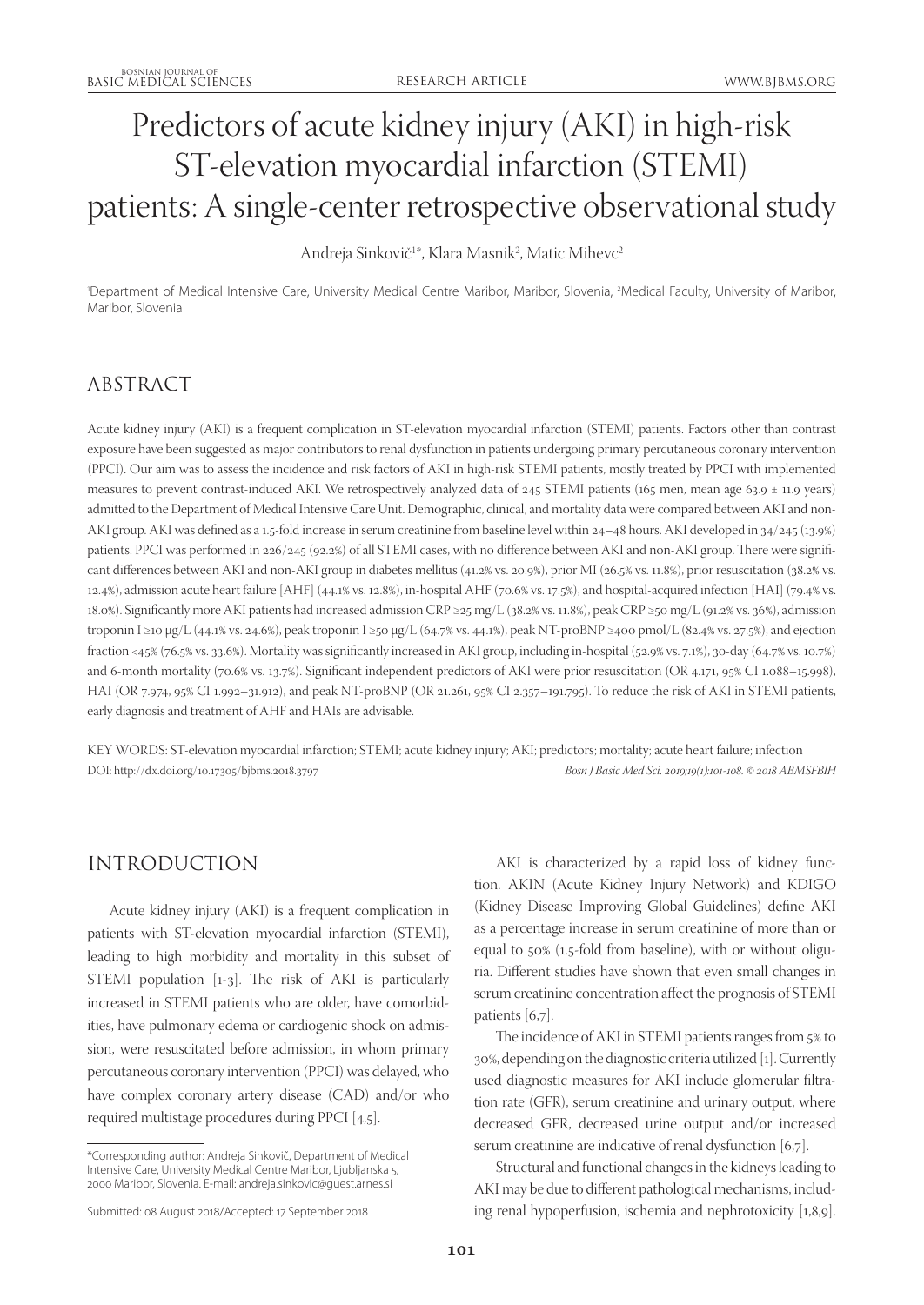In STEMI patients, systemic hypoperfusion, which occurs as a consequence of acute left ventricular (LV) systolic dysfunction and results in renal ischemia, appears to be important pathological mechanism underlying AKI [2,10,11]. Other factors that contribute to AKI in STEMI patients are contrast media volume (contrast-induced nephrotoxicity), increased sympathetic activity and neurohumoral activation (e.g., upregulation of angiotensin II, epinephrine and norepinephrine), enhanced inflammatory response, oxidative stress, hyperglycemia, bleeding, hypovolemia, and nephrotoxic drugs [1,2,8,9,12]. Risk factors for the development of AKI include, among others, older age, diabetes mellitus, prior or baseline chronic kidney disease, dehydration, and anemia [1,13].

Early PPCI in STEMI patients can protect myocardium, increase hemodynamic stability, and prevent AKI [5]. Current guidelines provide a number of recommendations to prevent contrast-induced AKI, including the use of iso-osmolar or low-osmolar (water-soluble) contrast media in the lowest possible dose, avoidance of nephrotoxic drugs, and hydration with intravenous (I.V.) crystalloid fluids [5,7,14].

In this study, we aimed to assess the incidence and risk factors of AKI in high-risk STEMI patients mostly treated by PPCI, for which the recommended preventive measures were implemented.

# MATERIALS AND METHODS

#### Study design and protocol

We performed a retrospective observational study. The Institutional Medical Ethics Committee (UKC-MB-KME-23-02/17) approved the study and waived the need for informed consent due to the retrospective nature of the study. The personal data of patients were protected according to the Law on Personal Data Protection.

#### Study population

We initially assessed 330 patients who were admitted to the University Medical Centre Maribor (either to the coronary care unit [CCU] of the Department of Cardiology or to the Department of Medical Intensive Care Unit [ICU]) between December 2014 and December 2015, and were discharged with a diagnosis of acute STEMI. A total of 245 consecutive STEMI patients (165 men and 80 women, mean age 63.9  $\pm$ 11.9 years), all from the Department of Medical ICU, were finally included in the study. STEMI patients were admitted to the Department of Medical ICU if they had a high-risk profile due to older age, frequent comorbidities, pulmonary edema or cardiogenic shock on admission, resuscitation before admission, delays in PPCI, complex CAD, or due to multistage procedures during PPCI.

#### Demographic, clinical, and mortality data

We obtained demographic, clinical, and mortality data of 245 patients from the institutional medical information system, that were in accordance with the standard criteria for STEMI. Demographic data, clinical data on admission and during hospital stay, data related to in-hospital treatment, and in-hospital, 30-day and 6-month mortality data were collected.

Demographic data included age, gender, comorbidities (arterial hypertension, diabetes mellitus, prior myocardial infarction [MI]), and cigarette smoking. Admission data included the incidence of admission acute heart failure (AHF) and resuscitation before admission. Laboratory data included troponin I, serum creatinine, C-reactive protein (CRP), and N-terminal pro-brain natriuretic peptide (NT-proBNP). In-hospital treatments comprised PPCI and antithrombotic therapy (acetylsalicylic acid [ASA] and clopidogrel or prasugrel or ticagrelor). For in-hospital complications, we evaluated the incidence of AHF, arrhythmia, reinfarction, bleeding, infections, and AKI at any time point during hospital stay.

Arrhythmias were detected using continuous and standard electrocardiogram (ECG) recording, and were classified as atrial, ventricular or conduction disturbances.

The severity of heart failure was quantified using the Killip classification; patients were categorized in Killip class II, III or IV if they had pulmonary congestion, pulmonary edema or cardiogenic shock, respectively [15].

Reinfarction was defined as recurrence of chest pain with new abnormalities detected on ECG and recurring increase/ decrease of serum troponin I [5].

Hospital-acquired infection (HAI) was defined as the presence of microorganisms in otherwise sterile body fluids/tissue samples (blood, cerebrospinal fluid, lung tissue, urinary tract, etc.) with or without clinical symptoms (fever, increased CRP, leukocytosis, or leukocytopenia), or based on antibiotic administration due to strong clinical suspicion of infection [16].

According to the Thrombolysis in Myocardial Infarction (TIMI) criteria, major bleeding was defined as intracranial bleeding or symptomatic bleeding in other location with a drop in hemoglobin level of >50 g/L or the need for transfusion of ≥2 units of blood products. Minor bleeding was defined as symptomatic with a drop in hemoglobin level of 30–50 g/L. Minimal bleeding was defined as symptomatic with a drop in hemoglobin level of <30 g/L [17].

AKI was defined as an increase in serum creatinine of at least  $50\%$  within  $24-48$  hours [18].

In the case of complications, patients were treated according to standard protocols at the discretion of the treating physician (e.g., by vasopressors, inotropic agents, mechanical ventilation (MV), intra-aortic balloon pump (IABP), red blood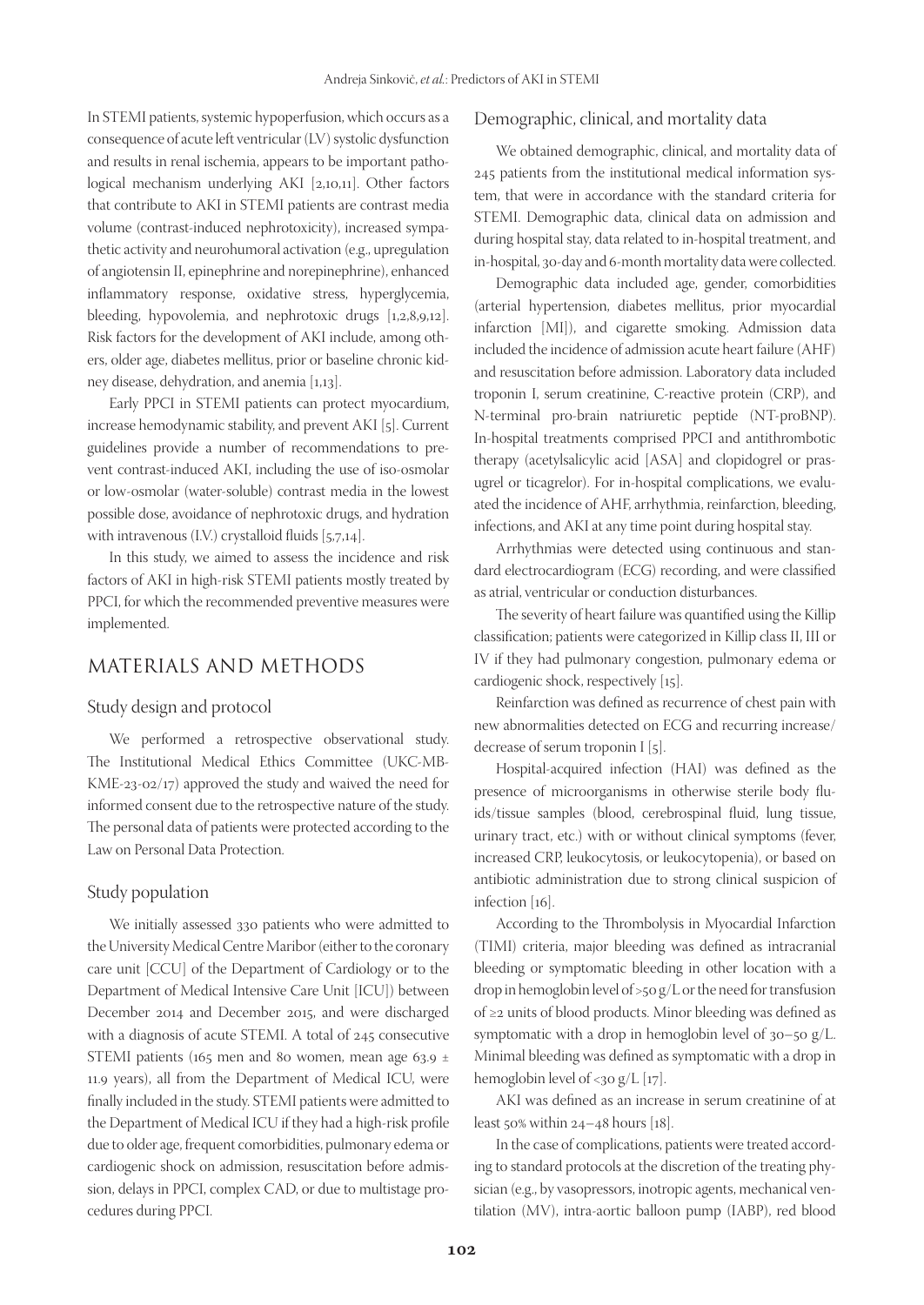cell [RBC] transfusions, antibiotics, antiarrhythmic drugs, or pacing) [5].

#### Initial diagnosis of STEMI

In emergency medical services, STEMI was diagnosed based on the following criteria: ischemic symptoms with or without dyspnea with ST-segment elevation in at least two contiguous leads or presumed new left bundle branch block (LBBB) on ECG.

#### Treatment of STEMI patients

At the first medical contact, according to the current European Society of Cardiology (ESC) guidelines, patients received dual antiplatelet therapy consisting of ASA and clopidogrel or ticagrelor or prasugrel, I.V. heparin up to 5000 IU, oxygen if Sa $O_{2}$  was <90% to reach target Sa $O_{2}$ 95%, morphine with an I.V. antiemetic and sublingual nitroglycerin if they had chest pain [5]. Patients with pulmonary edema received diuretics and those with cardiogenic shock were treated with vasopressors, inotropes (dobutamine or levosimendan) and occasionally by IABP [5]. Patients with severe acute respiratory failure were intubated and, if necessary, mechanically ventilated. If patients had cardiac arrest, they were resuscitated and, in most cases, intubated and mechanically ventilated [5].

Upon arrival to the University Clinical Centre, PPCI was performed in the Catheterization Laboratory as soon as possible and, in most cases, before admission to the Department of Medical ICU. Iomeron 300 mg/L, a new generation of non-ionic, water-soluble tri-iodinated contrast medium with low osmolality and viscosity, was used for coronary angiography [5]. We recorded standard ECG and carried out basic lab tests before PPCI and thereafter on a daily basis. After PPCI, STEMI patients, admitted to the Department of Medical ICU, were non-invasively monitored by continuous ECG, pulse oximetry and hourly by non-invasive blood pressure measurements, for at least 24 hours. Invasive monitoring was started if necessary.

Patients with hypoxemia (Sa $O_2 <$  90%) received oxygen by face mask or nasal cannula, within few hours of admission. Those with severe respiratory failure were intubated and mechanically ventilated [5].

To prevent contrast-induced kidney injury patients received I.V. infusion of 50–100 ml/h of crystalloids. Fluid responsiveness was assessed by 2D echocardiography measuring left ventricular contractility and inspiratory collapse of the inferior vena cava [5].

Statins, beta receptor blockers, and angiotensin-converting enzyme (ACE) inhibitors were prescribed after 24 hours of admission. To prevent stent thrombosis, we continued dual antiplatelet therapy (ASA and clopidogrel or prasugrel or ticagrelor) at maintenance dose [5].

Echocardiography was performed on admission and before discharge. Other diagnostic procedures were performed in case of complications and included chest radiograph, coronary angiography, ECG, and laboratory tests among others [5].

ECG abnormalities (i.e., ST-segment elevation with or without Q waves, new LBBB) and changes in the level of troponin I confirmed the diagnosis of STEMI [5].

#### Statistical analysis

Statistical analyses were performed using IBM SPSS Statistics for Windows Version 19.0 (IBM Corp., Armonk, NY, USA). The results were expressed as mean ± standard deviation (SD) or percentages. To test the differences between groups, we used two-sided Student's t-test for mean values and Chi-square test for percentages. A value of  $p < 0.05$  was considered statistically significant. We used logistic regression analysis (Wald statistic) to assess the independent predictors of AKI in STEMI patients.

# RESULTS

Baseline characteristics of 245 high-risk STEMI patients admitted to the Department of Medical ICU are shown in Table 1. Out of 245 STEMI patients 34 (13.9%) developed AKI, while 211 patients (86.1%) did not develop AKI. Significant differences were observed between AKI and non-AKI group in comorbidities (i.e. diabetes mellitus [41.2% vs. 20.9%, *p* = 0.011] and prior MI [26.5% vs. 11.8%, *p* = 0.025]), presumed new LBBB (24.2% vs. 5.3%, *p* < 0.001), admission AHF (44.1% vs. 12.8%,  $p <$  0.001), and prior resuscitation [38.2% vs. 12.4%,  $p <$  0.001] (Table 1).

Laboratory results on admission and during hospital stay of 245 STEMI patients with/without AKI are shown in Table 2. Admission and peak CRP, admission and peak troponin I, and peak NT-proBNP levels were significantly increased in AKI compared to non-AKI group (admission CRP ≥25mg/L: 38.2% vs. 11.8%, *p* < 0.001; peak CRP ≥50 mg/L: 91.2% vs. 36%,  $p$  < 0.001; admission troponin I ≥10 µg/L: 44.1% vs. 24.6%, *p* = 0.02; peak troponin I ≥50 mg/L: 64.7% vs. 44.1%, *p* = 0.028; peak NT-proBNP ≥400 pmol/L: 82.4% vs. 27.5%, *p* < 0.001).

Table 3 shows treatments in 245 STEMI patients with/without AKI. PPCI was performed in 226/245 (92.2%) of STEMI patients. While there were no significant differences in the use of PPCI and ASA between AKI and non-AKI groups, significant differences were observed in the use of other medications and procedures, such as in the use of diuretics  $(52.9\% \text{ vs. } 32.2\%, p = 0.019)$ , noradrenaline (79.4% vs. 23.2%, *p* < 0.001), dobutamine (58.8% vs.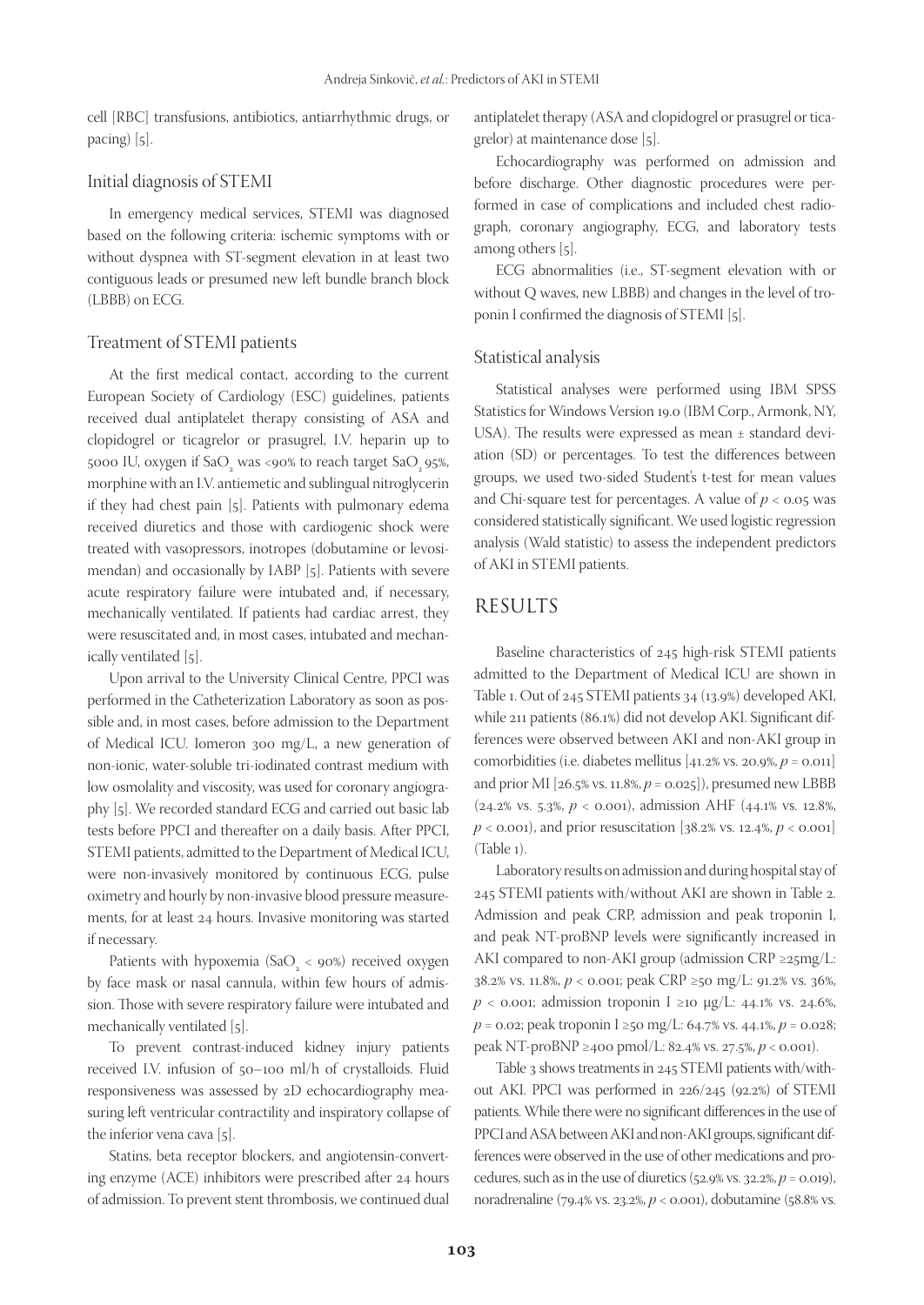| Baseline characteristics                                | All STEMI patients<br>$(n=245)$ | Non-AKI patients<br>$(n=211)$ | AKI patients<br>$(n=34)$ | p       |
|---------------------------------------------------------|---------------------------------|-------------------------------|--------------------------|---------|
| Age (mean $\pm$ SD, years)                              | $63.7 \pm 11.9$                 | $63.5 \pm 11.9$               | $66.3 \pm 12.0$          | 0.204   |
| Men $(\%)$                                              | 67.3                            | 68.2                          | 61.8                     | 0.555   |
| AH(%)                                                   | 59.9                            | 57.3                          | 70.6                     | 0.171   |
| Diabetes mellitus (%)                                   | 24.0                            | 20.9                          | 41.2                     | 0.011   |
| Prior MI $(\%)$                                         | 14.0                            | 11.8                          | 26.5                     | 0.025   |
| New LBBB (%)                                            | 7.9                             | 5.3                           | 24.2                     | < 0.001 |
| Anterior STEMI (%)                                      | 45.3                            | 46.3                          | 38.7                     | 0.673   |
| Admission Killip $\geq$ II (%)                          | 17.1                            | 12.8                          | 44.1                     | < 0.001 |
| Time to PPCI $\leq 6$ hours (%)                         | 71.2                            | 72.1                          | 64.0                     | 0.400   |
| Prior CPR (%)                                           | 16.0                            | 12.4                          | 38.2                     | < 0.001 |
| Admission serum creatinine (mean $\pm$ SD, $\mu$ mol/L) | $112.9 \pm 129$                 | $107.6 \pm 130.5$             | 146.6±115.4              | 0.101   |

AKI: Acute kidney injury; STEMI: ST-elevation myocardial infarction; AH: Arterial hypertension; MI: Myocardial infarction; LBBB: Left bundle branch block; PPCI: Primary percutaneous coronary intervention; CPR: Cardiopulmonary resuscitation.

| <b>TABLE 2.</b> Laboratory results of 245 STEMI patients with/without AKI on admission and during hospital stay |  |  |
|-----------------------------------------------------------------------------------------------------------------|--|--|
|                                                                                                                 |  |  |

| Laboratory variables                               | All STEMI patients<br>$(n=245)$ | Non-AKI patients<br>$(n=211)$ | AKI patients<br>$(n=34)$ |         |
|----------------------------------------------------|---------------------------------|-------------------------------|--------------------------|---------|
| Admission TnI $\geq$ 10 µg/L (%)                   | 27.3                            | 24.6                          | 44.1                     | 0.020   |
| Admission CRP $\geq$ 25 mg/L (%)                   | 15.5                            | 11.8                          | 38.2                     | < 0.001 |
| Peak CRP $\geq$ 50 mg/L (%)                        | 43.7                            | 36                            | 91.2                     | <0.001  |
| Peak NT-proBNP $\geq$ 400 pmol/L (%)               | 35.1                            | 27.5                          | 82.4                     | < 0.001 |
| Peak TnI $\geq$ 50 µg/L (%)                        | 46.9                            | 44.1                          | 64.7                     | 0.028   |
| In-hospital $EF < 45\%$ (%)                        | 39.6                            | 33.6                          | 76.5                     | < 0.001 |
| Peak serum creatinine (mean $\pm$ SD, $\mu$ mol/L) | $152.6 \pm 181.8$               | $115.8 \pm 141.8$             | 380.9±232.5              | < 0.001 |

AKI: Acute kidney injury; STEMI: ST-elevation myocardial infarction; TnI: Troponin I; CRP: C-reactive protein; NT-proBNP: N-terminal pro-brain natriuretic peptide; EF: Ejection fraction.

| <b>TABLE 3.</b> Treatments in 245 STEMI patients with/without AKI |  |
|-------------------------------------------------------------------|--|
|-------------------------------------------------------------------|--|

| Treatments                 | All STEMI patients<br>$(n=245)$ | Non-AKI patients<br>$(n=211)$ | AKI patients<br>$(n=34)$ | $\mathcal{P}$ |
|----------------------------|---------------------------------|-------------------------------|--------------------------|---------------|
| PPCI $(\%)$                | 92.2                            | 93.4                          | 85.3                     | 0.102         |
| $ASA$ $%$                  | 98.3                            | 96.7                          | 94.1                     | 0.429         |
| Diuretic (%)               | 35.1                            | 32.2                          | 52.9                     | 0.019         |
| Noradrenaline (%)          | 31.0                            | 23.2                          | 79.4                     | < 0.001       |
| Dobutamine (%)             | 17.1                            | 10.4                          | 58.8                     | < 0.001       |
| Levosimendan (%)           | 12.2                            | 9.0                           | 32.4                     | < 0.001       |
| Antibiotic (%)             | 33.1                            | 23.7                          | 91.2                     | < 0.001       |
| Mechanical ventilation (%) | 22.9                            | 15.6                          | 67.6                     | < 0.001       |
| $IABP(\%)$                 | 4.5                             | 2.8                           | 14.7                     | 0.002         |
| $RRT$ $%$                  | 3.3                             | 0.5                           | 20.5                     | < 0.001       |

AKI: Acute kidney injury; STEMI: ST-elevation myocardial infarction; PPCI: Primary percutaneous coronary intervention; ASA: Acetylsalicylic acid; IABP: Intra-aortic balloon pump; RRT: Renal replacement therapy.

10.4%, *p* < 0.001), levosimendan (32.4% vs. 9%, *p* < 0.001), antibiotics (91.2% vs. 23.7%, *p* < 0.001), IABP (14.7% vs. 2.8%, *p* = 0.002), and renal replacement therapy (20.5% vs. 0.5%, *p* < 0.001).

In-hospital complications of 245 STEMI patients with/ without AKI are presented in Table 4. STEMI patients with AKI significantly more frequently developed in-hospital AHF (70.6% vs. 17.5%, *p* < 0.001) and acquired HAI [79.4% vs. 18%, *p* < 0.001] (Table 4). In addition, we analyzed the site and cause of infection. Different bacterial as well as fungal infections were recorded in STEMI patients. The respiratory system was the most frequent site of infection, especially in AKI group (Table 5).

Among 245 STEMI patients, in-hospital mortality was 13.5%, 30-day was 18.4%, and 6-month was 21.6%. We observed

significant differences in mortality between AKI and non-AKI group, as follows: 52.9% AKI vs.7.1% non-AKI for in-hospital mortality  $(p < 0.001)$ , 64.7% vs.10.7% for 30-day mortality  $(p < 0.001)$ , and 70.6% vs. 13.7% for 6-month mortality [ $p$  < 0.001] (Figure 1).

The logistic regression analysis showed that significant independent predictors of AKI in STEMI patients were resuscitation before admission (OR 4.171, 95% CI 1.088–15.998, *p* = 0.037), HAI (OR 7.974, 95% CI 1.992–31.912, *p* = 0.003), and peak NT-proBNP ≥400 pmol/L (OR 21.261, 95% CI 2.357– 191.795,  $p = 0.006$ ) which is indicative of AHF (Table 6).

Table 7 shows clinical variables that were significantly associated with in-hospital mortality in 245 STEMI patients,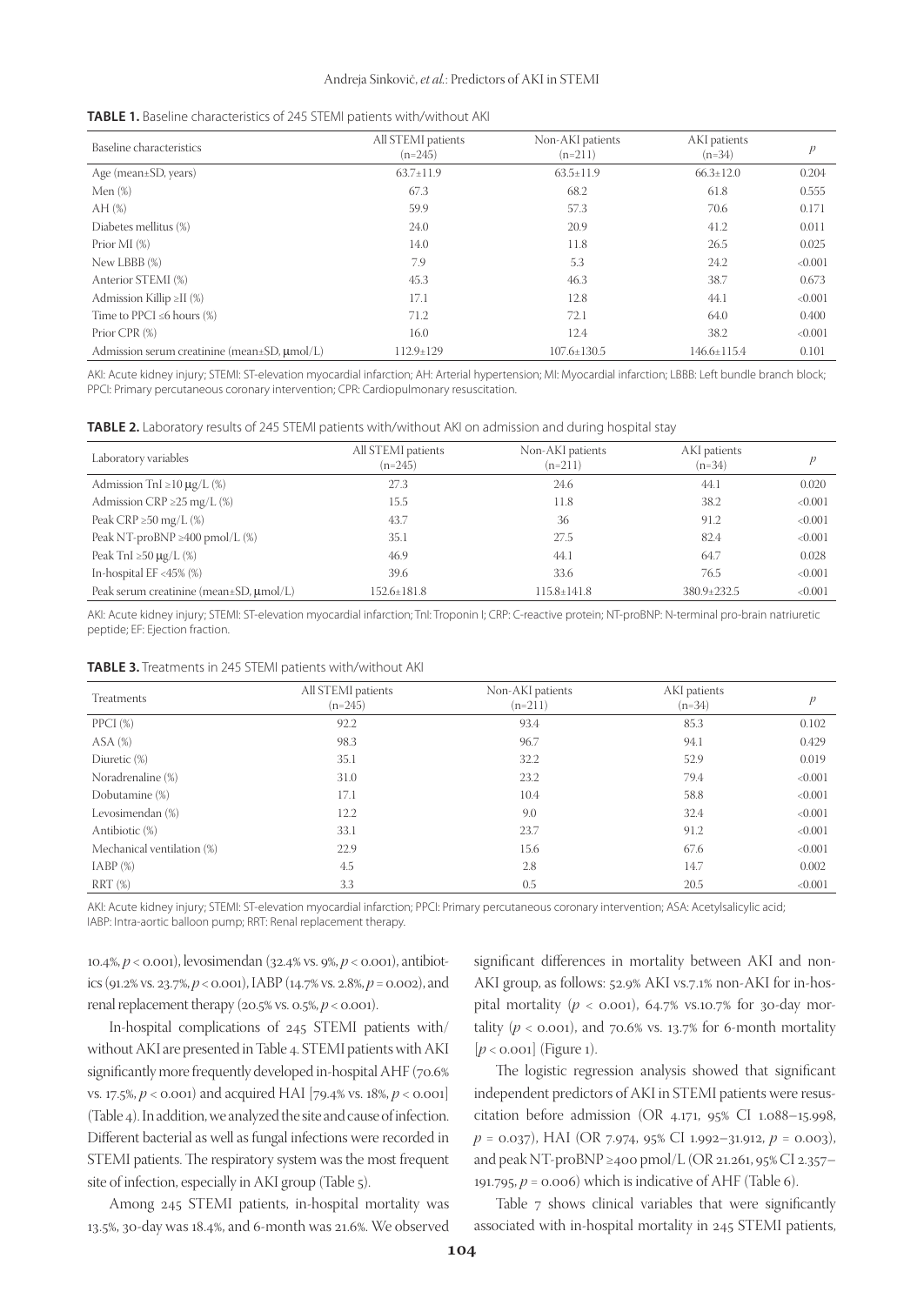|  |  | <b>TABLE 4.</b> In-hospital complications of 245 STEMI patients with/without AKI |  |
|--|--|----------------------------------------------------------------------------------|--|
|--|--|----------------------------------------------------------------------------------|--|

| In-hospital complications       | All STEMI patients<br>$(n=245)$ | Non-AKI patients<br>$(n=211)$ | AKI patients<br>$(n=34)$ |         |
|---------------------------------|---------------------------------|-------------------------------|--------------------------|---------|
| Killip class $\geq$ II (%)      | 24.9                            | 17.5                          | 70.6                     | <0.001  |
| Arrhythmias (%)                 | 33.1                            | 32.7                          | 35.3                     | 0.766   |
| Bleedings (%)                   | 6.1                             | -5.7                          | 8.8                      | 0.484   |
| Hospital-acquired infection (%) | 26.5                            | 18.0                          | 79.4                     | < 0.001 |
| Stent thrombosis (%)            | 0.8                             | 0.5                           | 2.9                      | 0.138   |

AKI: Acute kidney injury; STEMI: ST-elevation myocardial infarction.

|                             | All STEMI patients<br>$(n=245)$ | Non-AKI patients<br>$(n=211)$ | AKI patients<br>$(n=34)$ | p       |
|-----------------------------|---------------------------------|-------------------------------|--------------------------|---------|
|                             |                                 | Microorganisms                |                          |         |
| Gram-positive bacteria (%)  | 6.1                             | 3.3                           | 23.5                     | < 0.001 |
| Gram-negative bacteria (%)  | 8.1                             | 5.7                           | 23.5                     | < 0.001 |
| Viruses $(\%)$              | 1.2                             | 0.5                           | 5.9                      | 0.008   |
| Fungi (%)                   | 9.0                             | 3.3                           | 44.1                     | < 0.001 |
| Polymicrobial infection (%) | 8.6                             | 4.3                           | 35.3                     | < 0.001 |
| Infection site              |                                 |                               |                          |         |
| Respiratory tract (%)       | 22.9                            | 14.7                          | 73.5                     | < 0.001 |
| Urinary tract $(\%)$        | 1.2                             | 1.4                           | 0.0                      | 0.484   |
| Gastrointestinal system (%) | 0.4                             | 0.0                           | 2.9                      | 0.013   |
| Cardiovascular system (%)   | 0.4                             | 0.5                           | 0.0                      | 0.688   |
| Sepsis (%)                  | 4.9                             | 1.4                           | 26.5                     | < 0.001 |

AKI: Acute kidney injury; STEMI: ST-elevation myocardial infarction.

**TABLE 6.** Logistic regression analysis(Wald statistics) of predictors of AKI in 245 STEMI patients

| Independent predictors         | OR (95% CI)             |       |
|--------------------------------|-------------------------|-------|
| Resuscitation before admission | 4.171 (1.088, 15.998)   | 0.037 |
| Peak NT-proBNP                 | 21.261 (2.357, 191.795) | 0.006 |
| Hospital-acquired infection    | 7.974 (1.992, 31.912)   | 0.003 |

AKI: Acute kidney injury; STEMI: ST-elevation myocardial infarction; NT-proBNP: N-terminal pro-brain natriuretic peptide.

**TABLE 7.** Clinical variables significantly associated with in-hospital mortality in 245 STEMI patients

| Variables (%)                      | $(n=212)$ | Hospital survival Hospital mortality<br>(n=33) | p       |
|------------------------------------|-----------|------------------------------------------------|---------|
| Age $\geq 65$ years                | 40.1      | 66.7                                           | 0.005   |
| Arterial hypertension              | 57.5      | 69.7                                           | 0.049   |
| Prior resuscitation                | 11.3      | 45.5                                           | < 0.001 |
| Admission Killip class ≥II         | 11.8      | 51.5                                           | < 0.001 |
| Admission $CRP \geq 25$ mg/L       | 9.9       | 51.5                                           | < 0.001 |
| Peak $CRP \geq 50$ mg/L            | 36.8      | 87.9                                           | < 0.001 |
| Peak NT-proBNP $\geq$ 400 pmol/L   | 29.2      | 72.7                                           | < 0.001 |
| $EF < 45\%$                        | 34        | 75.8                                           | < 0.001 |
| In-hospital Killip class $\geq$ II | 17        | 75.8                                           | < 0.001 |
| AKI                                | 7.5       | 54.5                                           | < 0.001 |
| Hospital-acquired infection        | 19.8      | 69.7                                           | < 0.001 |

CRP: C-reactive protein; NT-proBNP: N-terminal pro-brain natriuretic peptide; EF: Ejection fraction; AKI: Acute kidney injury; STEMI: ST-elevation myocardial infarction.

which included: age  $\geq 65$  years (66.7% nonsurvivors vs. 40.1%) survivors,  $p = 0.005$ ), arterial hypertension (69.7% vs. 57.5%, *p* = 0.049), admission Killip class ≥II (51.5% vs. 11.8%, *p* < 0.001), in-hospital Killip class ≥II (75.8% vs. 17%, *p* < 0.001), resuscitation prior to admission (45.5% vs. 11.3%, *p* < 0.001), admission CRP ≥25 mg/L (51.5% vs. 9.9%, *p* < 0.001), peak CRP ≥50 mg/L (87.9% vs. 36.8%, *p* < 0.001), peak NT-proBNP ≥400 pmol/L (72.7% vs. 29.2%, *p* < 0.001), EF <45% (75.8% vs. 34%, *p* < 0.001), HAI (69.7% vs. 19.8%, *p* < 0.001), and AKI (54.5% vs. 7.5%, *p* < 0.001).

According to the logistic regression analysis, significant independent predictors of in-hospital mortality in STEMI patients were AKI (OR 7.211, 95% CI 2.294–22.673, *p* = 0.001), admission CRP ≥25 mg/L (OR 5.751, 95% CI 1.680–19.681, *p* = 0.005), successful resuscitation before admission (OR 5.149, 95% CI 1.428– 18.566, *p* = 0.012) and in-hospital AHF categorized as Killip class ≥II [OR 4.872, 95% CI 1.468–16.171, *p* = 0.010] (Table 8).

# DISCUSSION

While contrast exposure has been considered as a primary risk factor for AKI in STEMI patients undergoing PPCI, recent studies have suggested that factors other than contrast media are major contributors to renal dysfunction in this patient population. Recommendations to prevent contrast-induced AKI include the use of iso-osmolar or low-osmolar contrast media in the lowest possible dose and hydration with I.V. crystalloid fluids [5,7,14]. The major finding of our study is that AKI developed in 13.9% of high-risk STEMI patients, despite the preventive measures were taken. We used a new generation of non-ionic, water-soluble iodinated contrast media with low osmolality and viscosity during early PPCI and I.V. crystalloid infusion after PPCI. Furthermore, we showed that AKI was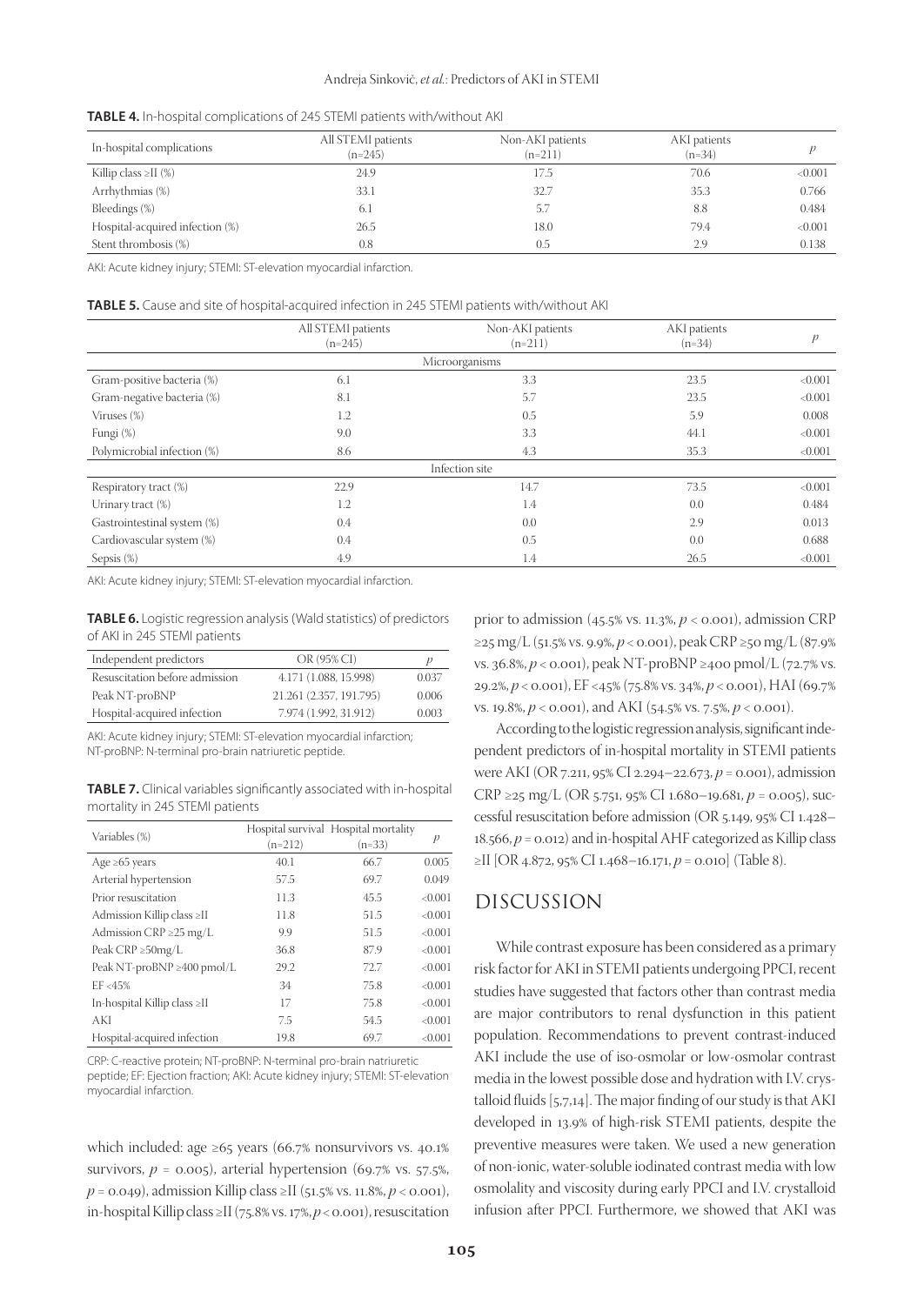

**FIGURE 1.** In-hospital, 30-day, and 6-month mortality in 245 STEMI patients with/without AKI. Significant differences were observed in mortality between AKI and non-AKI group, as follows: 52.9% AKI vs. 7.1% non-AKI for in-hospital mortality, 64.7% vs. 10.7% for 30-day mortality, and 70.6% vs. 13.7% for 6-month mortality (all  $p < 0.001$ ). AKI: Acute kidney injury; STEMI: ST-elevation myocardial infarction.

**TABLE 8.** Logistic regression analysis(Wald statistics) of predictors of in-hospital mortality in 245 STEMI patients

| Independent predictors             | OR (95% CI)             |       |
|------------------------------------|-------------------------|-------|
| AKI                                | 7.211 (2.294 to 22.673) | 0.001 |
| Admission $CRP \geq 25$ mg/L       | 5,751 (1.680 to 19.681) | 0.005 |
| Resuscitation before admission     | 5.149 (1.428 to 18.566) | 0.012 |
| In-hospital Killip class $\geq$ II | 4.872 (1.468 to 16.171) | 0.010 |

CRP: C-reactive protein; AKI: Acute kidney injury; OR: Odds ratio; CI: Confidence interval.

significantly associated with increased early- and long-term mortality in high-risk STEMI patients. Variables identified as significant and independent predictors of AKI were peak NT-proBNP ≥400 pmol/L, which is indicative of AHF, as well as HAI and resuscitation before admission.

In previous studies, the incidence of AKI in STEMI or acute coronary syndrome (ACS) patients, based on the AKIN or KDIGO criteria, ranged between 10% and18% [3,11,12,19-21]. Moreover, Shacham et al. reported that the AKI incidence was 6.2% in STEMI patients with preserved EF before PPCI [10]. Consistent with previous studies, the incidence of AKI was 13.9% in our high-risk STEMI patients.

In the current study, AKI was significantly associated with AHF on admission or during hospital stay, assessed using the Killip classification. The clinical diagnosis of AHF was confirmed by increased levels of NT-proBNP and decreased EF  $( $45\%$ ). Reduced EF indicates the loss of contractility$ due to acute ischemia or myocardial necrosis [5,15]. In our STEMI patients, reduced EF was associated with Killip class ≥II, especially in the subset of patients who developed AKI. Clinical studies including STEMI patients showed that high NT-proBNP, associated with hypotension, hyponatremia,

venous congestion and cardiorenal syndrome, is a risk factor for AKI [9,22,23]. AHF leads to reduced renal blood flow which activates the sympathetic and renin-angiotensin-aldosterone systems and induces ventricular remodeling [24]. In addition, low cardiac output, tubuloglomerular feedback, increased intra-abdominal pressure or increased venous pressure may result in kidney congestion [24]. Similar to our results, other studies on STEMI patients undergoing PPCI showed that AHF was an independent predictor of AKI [2,8,11,12,21,25,26].

Other frequent comorbidities in our patients with AKI were diabetes and prior MI, suggesting that they contribute to renal dysfunction in STEMI patients [5].

In this study, we confirmed the important role of infection in STEMI patients with AKI, as HAIs were significantly more common in AKI compared to non-AKI group. Annually, HAIs affect 5–10% of all inpatients and 25% of ICU patients. A study investigating the prevalence and clinical impact of major infections among 11,879 hospitalized STEMI patients in Florida, during 2006, showed that infections were present in 16% of those patients [27]. The most prevalent HAIs were urinary tract infections, pneumonia, surgical site infections, and bloodstream infections [27]. The risk of infections was increased by comorbidities, AKI, AHF, major surgical procedures, and indwelling catheters, among other factors. HAIs in STEMI patients resulted in prolonged hospital stays and adverse clinical outcomes, including in-hospital mortality [27].

Increased inflammatory markers, such as white blood cell (WBC)/leukocyte count and CRP, in STEMI patients may be due to infection or, more often, due to recruitment of leukocytes to the site of injury in the myocardium [9]. Infiltrating leukocytes are the source of inflammatory cytokines such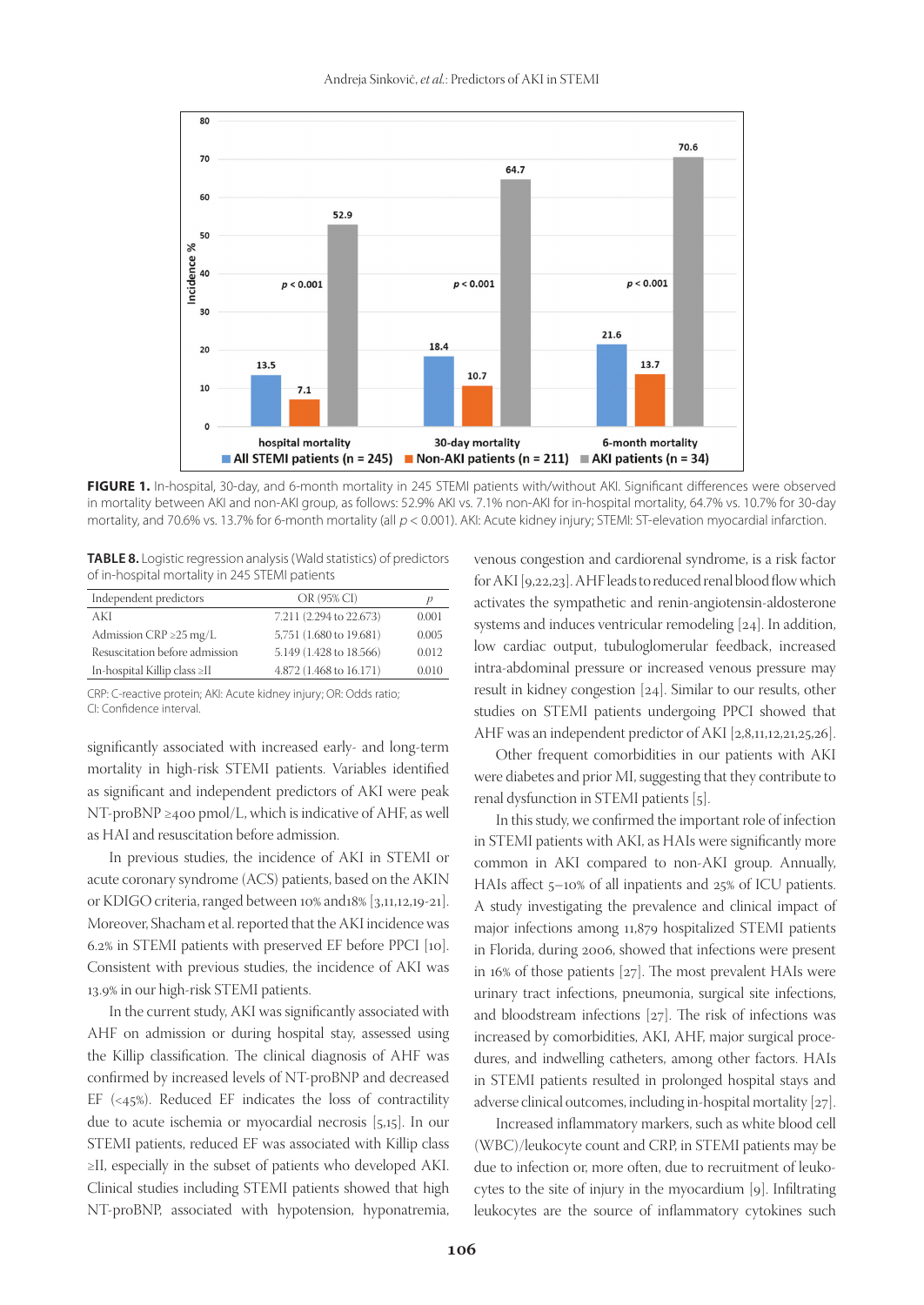as interleukin (IL)-1β, IL-6, IL-10, and tumor necrosis factor (TNF)-α, where especially IL-1β and IL-6 are associated with higher CRP levels [9,28-30]. In AKI, activated inflammatory cells in the renal interstitium produce free oxygen radicals and potent vasoconstrictors leading to tubular or vascular injury. Another mechanism is direct endothelial injury via endothelin release and NO decrease [31]. Moreover, inflammation due to severe infection activates coagulation pathways, leading to microvascular dysfunction, endothelial, mitochondrial and tubular damage - all of which impair renal function [31]. Infection in AKI patients is also associated with more frequent use of antibiotics, including nephrotoxic drugs, which additionally worsen kidney function [13].

Diuretic therapy and MV, used in patients with AHF and respiratory failure, increase the risk of AKI [32], and similar was observed in our study. The underlying mechanisms may include hemodynamic factors, selective renal vasoconstriction activated by MV-induced sympathetic stimulation, and inflammatory response to ventilator-induced barotrauma, leading to renal hypoperfusion [32-34]. Moreover, HAIs of the lungs generally worsen pulmonary congestion. Additional studies are needed to determine to what extent MV and treatment of heart failure contribute to the development of AKI in hemodynamically unstable STEMI patients.

In addition to peak NT-proBNP ≥400 pmol/L and HAI, prior resuscitation was an independent predictor of AKI in our STEMI patients. In resuscitated patients, cardiogenic shock with systemic hypoperfusion contributes to the development of AKI. Similar findings were reported in other studies [19].

A quarter of all our STEMI patients and 40% of STEMI patients with AKI had a history of diabetes. Even in the absence of diabetes mellitus, acute hyperglycemia on admission was associated with increased in-hospital mortality in patients with acute myocardial infarction (AMI) [35]. Moreover, in those patients, admission acute hyperglycemia was an independent predictor of AKI [35] and, similarly, in patients with ACS preprocedural hyperglycemia was a predictor of contrast-induced AKI [35]. Hyperglycemia has a negative effect on ischemic myocardium through mechanisms such as oxidative stress, inflammation, apoptosis, endothelial dysfunction, and platelet aggregation [36].

Finally, we showed that AKI was associated with significantly increased mortality (i.e. in-hospital, 30-day, and 6-month mortality) in high-risk STEMI patients. Previous studies also reported the association of AKI with higher short- and long-term mortality rates in patients with MI or ACS [3,10,12,19], including higher 5-year all-cause mortality in STEMI patients with preserved left LV function [10]. Moreover, lower baseline GFR was associated with AKI and increased mortality in STEMI patients [10,12]. A meta-analysis analyzing the impact of AKI on mortality risk in patients with ACS showed more than a 3-fold and 2-fold increase in short- and long-term mortality, respectively [37].

Our study has several limitations. First, we acknowledge all limitations associated with the study design (i.e., single-center, retrospective study). Second, the incidence of AKI may have been underestimated in patients who died within the first few hours of hospital admission, as changes in serum creatinine levels were not assessed in those patients. Third, I.V. crystalloid infusion was based on the hemodynamic status of each STEMI patient individually. Finally, we generally defined AKI as at least 50% increase in serum creatinine, and did not classify patients according to AKI severity.

## CONCLUSION

We showed that resuscitation before admission, HAI, and peak NT-proBNP ≥400 pmol/L were significant independent predictors of AKI in high-risk STEMI population. To prevent AKI in STEMI patients, the recommended measures should be implemented, including the use of iso-osmolar or low-osmolar contrast media in the lowest possible dose during PPCI and hydration with I.V. crystalloid fluids to achieve adequate intravascular volume. Additional measures include early diagnosis and treatment of AHF and HAIs in STEMI patients, especially lung infection.

# DECLARATION OF INTERESTS

The authors declare no conflict of interests.

### REFERENCES

- [1] Marenzi G, Cosentino N, Bartorelli AL. Acute kidney injury in patients with acute coronary syndromes. Heart 2015;101(22):1778-85. https://doi.org/10.1136/heartjnl-2015-307773.
- [2] Vavalle JP, van Diepen S, Clare RM, Hochman JS, Weaver WD, Mehta RH, et al. Renal failure in patients with ST-segment elevation acute myocardial infarction treated with primary percutaneous coronary intervention: Predictors, clinical and angiographic features, and outcomes. Am Heart J 2016;173:57-66. https://doi.org/10.1016/j.ahj.2015.12.001.
- [3] Fox CS, Muntner P, Chen AY, Alexander KP, Roe MT, Wiviott SD. Short-term outcomes of acute myocardial infarction in patients with acute kidney injury: A report from the National Cardiovascular Data Registry. Circulation 2012;125(3):497-504. https://doi.org/10.1161/CIRCULATIONAHA.111.039909.
- [4] Brogan RA, Malkin CJ, Batin PD, Simms AD, McLenachan JM, Gale CP. Risk stratification for ST segment elevation myocardial infarction in the era of primary percutaneous coronary intervention. World J Cardiol 2014;6(8):865-73.
- https://doi.org/10.4330/wjc.v6.i8.865. [5] Ibanez B, James S, Agewall S, Antunes MJ, Bucciarelli-Ducci C, Bueno H, et al. 2017 ESC Guidelines for the management of acute myocardial infarction in patients presenting with ST-segment elevation: The Task Force for the management of acute myocardial infarction in patients presenting with ST-segment elevation of the European Society of Cardiology (ESC). Eur Heart J 2018;39(2):119-77.

https://doi.org/10.1093/eurheartj/ehx393.

[6] Mehta RL, Kellum JA, V Shah SV, Molitoris BA, Ronco C, Warnock DG, et al. Acute Kidney Injury Network: Report of an